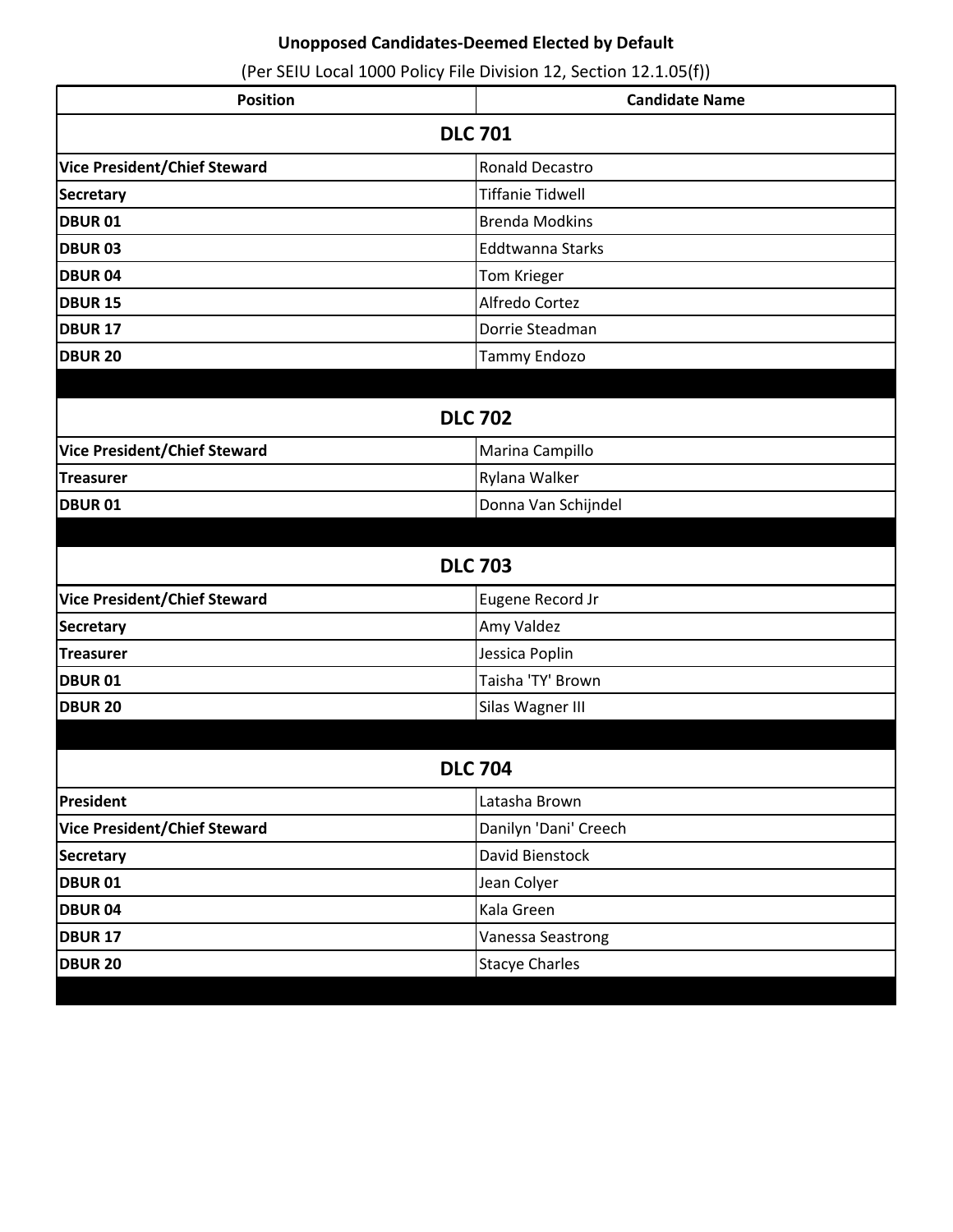| <b>Position</b>                     | <b>Candidate Name</b>                |
|-------------------------------------|--------------------------------------|
| <b>DLC 705</b>                      |                                      |
| <b>Vice President/Chief Steward</b> | <b>Traycie Sumler</b>                |
| <b>Senior Steward, Local B</b>      | Adriana 'Chava' Chavarria            |
| <b>DBUR 03</b>                      | Robert 'Bob' Holtz                   |
| <b>DBUR 15</b>                      | Eric Murray                          |
| <b>DBUR 17</b>                      | Larry Ordaz Jr                       |
| <b>DBUR 20</b>                      | Amy McCabe                           |
|                                     |                                      |
|                                     | <b>DLC 706</b>                       |
| Secretary                           | Rose Gudiel Escobar                  |
| <b>DBUR 01</b>                      | Michael 'Mike' Ramos                 |
|                                     |                                      |
|                                     | <b>DLC 707</b>                       |
| President                           | Carolelynn 'Carole' Leonardo-Valdriz |
| <b>Vice President/Chief Steward</b> | Sunday Olowosagba                    |
| Secretary/Treasurer                 | <b>Connie Amos</b>                   |
| <b>Senior Steward, Local B</b>      | <b>Christine Smith</b>               |
| <b>Senior Steward, Local C</b>      | Ruby Madden                          |
| <b>DBUR 01</b>                      | <b>Cheryl Butters</b>                |
| <b>DBUR 03</b>                      | Barbara 'Dr. Wheeler ' Guzman        |
| <b>DBUR 04</b>                      | Freda Legree                         |
| <b>DBUR 11</b>                      | James 'Brad' Willis                  |
|                                     |                                      |
|                                     | <b>DLC 710</b>                       |
| <b>Vice President/Chief Steward</b> | Darcel Mc Cullough                   |
| Senior Steward, Local B             | Henry Kinuthia                       |
| <b>Senior Steward, Local C</b>      | Deborah Hollan                       |
| <b>DBUR 11</b>                      | Virginia Hart                        |
| <b>DBUR 15</b>                      | Garth Underwood                      |
| <b>DBUR 17</b>                      | Kimberly 'Kim' Manuel                |
|                                     |                                      |
| <b>DLC 721</b>                      |                                      |
| President                           | <b>Robert Gilbert</b>                |
| <b>Vice President/Chief Steward</b> | <b>Sarah Peters</b>                  |
| <b>DBUR 01</b>                      | Dalia Jaramillo                      |
|                                     |                                      |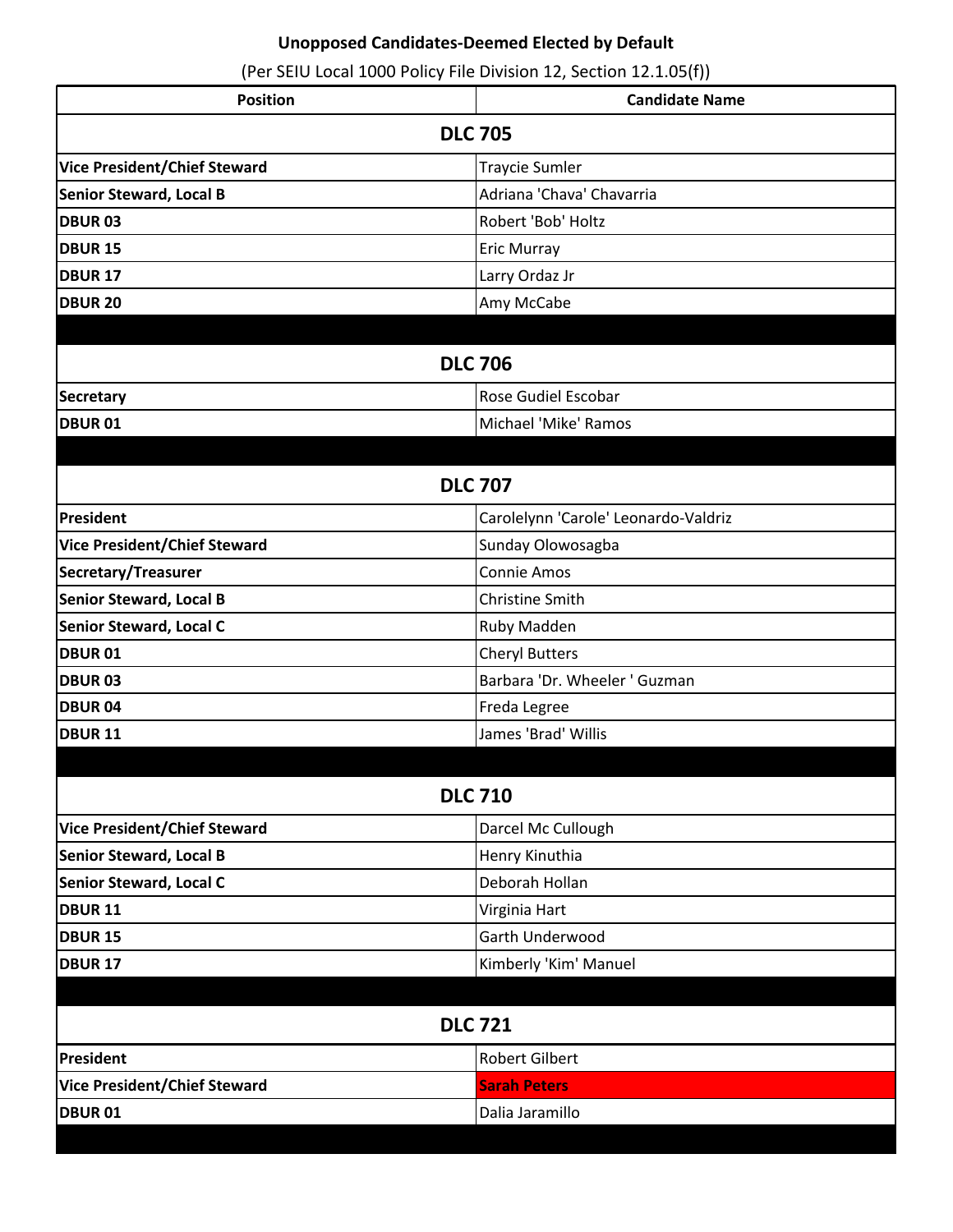| <b>Position</b>                     | <b>Candidate Name</b>   |
|-------------------------------------|-------------------------|
| <b>DLC 722</b>                      |                         |
| President                           | Maria Blaine            |
| <b>Secretary</b>                    | Rosa Posada             |
| <b>Treasurer</b>                    | Lawonya Brown           |
|                                     |                         |
| <b>DLC 723</b>                      |                         |
| President                           | Steven Alari            |
| <b>Vice President/Chief Steward</b> | <b>Victor Alvarez</b>   |
| <b>Secretary</b>                    | Annalinda Kimaara       |
| <b>DBUR04</b>                       | Tamiko Howard           |
| <b>DBUR 17</b>                      | Joachim 'Tony' Ziebart  |
| <b>DBUR 20</b>                      | <b>Ricky Barnes</b>     |
|                                     |                         |
|                                     | <b>DLC 724</b>          |
| President                           | Deleon 'Lebron' Secrest |
| <b>Vice President/Chief Steward</b> | Tonya Bealey            |
| <b>DBUR 01</b>                      | Denise Quinn-Allen      |
|                                     |                         |
|                                     | <b>DLC 725</b>          |
| President                           | Maria Skelton           |
| <b>DBUR 01</b>                      | Carolyn Alluis          |
|                                     |                         |
| <b>DLC 726</b>                      |                         |
| President                           | Charity Regalado        |
| <b>Vice President/Chief Steward</b> | Leslie Neely            |
| <b>Senior Steward, Local B</b>      | Shawn Harris            |
| <b>DBUR 03</b>                      | Suzanne 'Sue' Knapp     |
| <b>DBUR04</b>                       | Tammy Rodriguez         |
| <b>DBUR 17</b>                      | Emily Malan             |
| <b>DBUR 20</b>                      | Christina Hughes        |
|                                     |                         |
| <b>DLC 727</b>                      |                         |
| <b>DBUR 20</b>                      | William 'Bill' Silletti |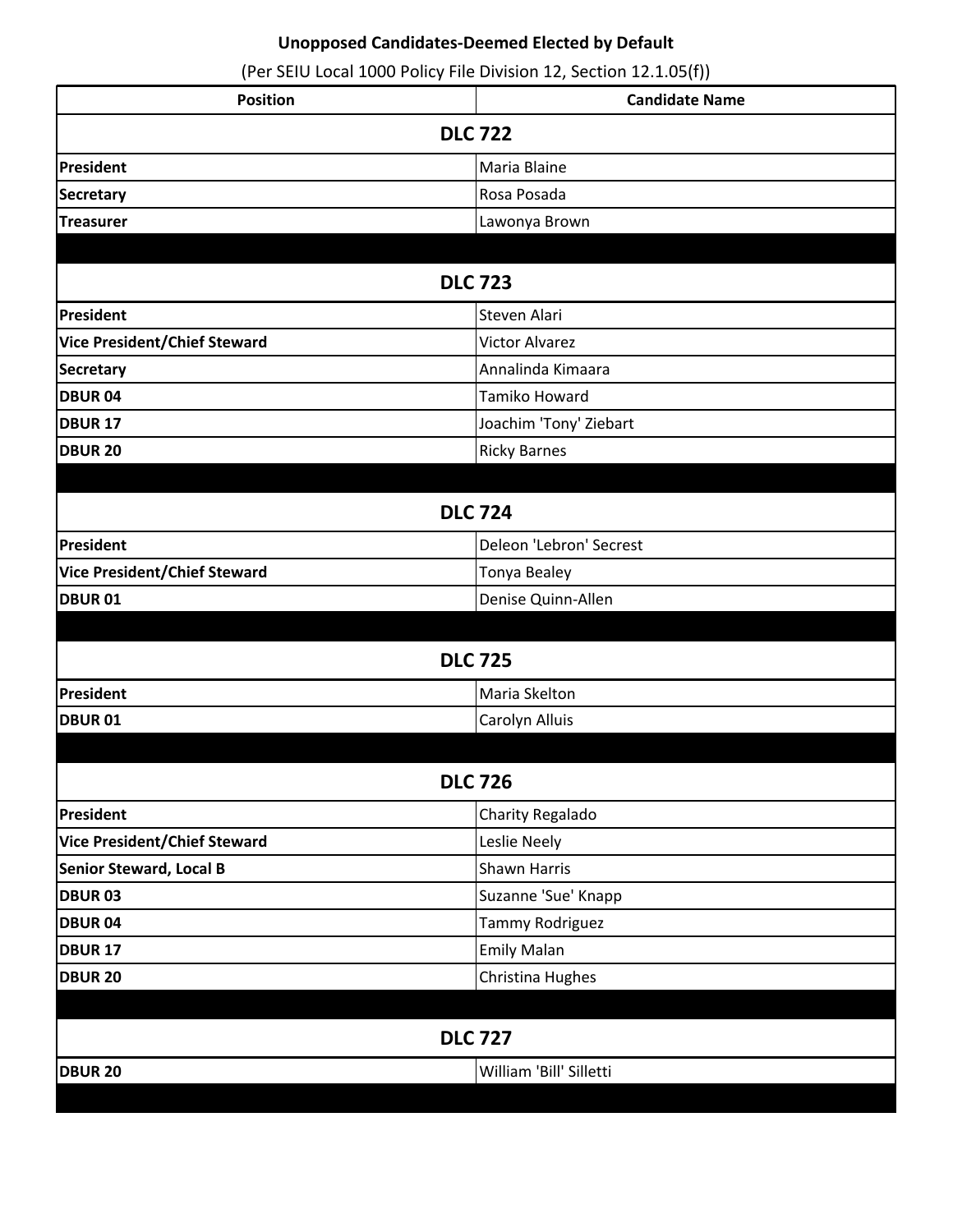| <b>Position</b>                     | <b>Candidate Name</b>         |
|-------------------------------------|-------------------------------|
| <b>DLC 729</b>                      |                               |
| President                           | Nancy Martinez                |
| Vice President/Chief Steward        | Latrice Dickerson             |
| Treasurer                           | Gloria Mendez                 |
| Senior Steward, Local C             | Sylvia Chavez                 |
| <b>DBUR 01</b>                      | <b>Marshell Stewart</b>       |
| <b>DBUR03</b>                       | John 'John Boy' Hernandez     |
| <b>DBUR 04</b>                      | Larry Griggs                  |
| <b>DBUR 15</b>                      | <b>Brent Andrews</b>          |
| <b>DBUR 17</b>                      | Michele Taylor                |
| <b>DBUR 20</b>                      | Melissa 'Nurse "V"' Vartanian |
|                                     |                               |
| <b>DLC 741</b>                      |                               |
| <b>DBUR03</b>                       | Maureen Thompson              |
| <b>DBUR04</b>                       | Jose 'Eric' Alcaraz           |
|                                     |                               |
|                                     | <b>DLC 742</b>                |
| President                           | Cynthia Vo                    |
| <b>Vice President/Chief Steward</b> | <b>Charles Tate</b>           |
|                                     |                               |
|                                     | <b>DLC 743</b>                |
| President                           | Imani Dhahabu                 |
| Senior Steward, Local D             | John Torok                    |
| <b>DBUR 01</b>                      | Katherine Stockton            |
| <b>DBUR 04</b>                      | <b>Terry Gray</b>             |
|                                     |                               |
| <b>DLC 744</b>                      |                               |
| President                           | William 'Bill' Hall           |
| <b>Vice President/Chief Steward</b> | Joel Chan                     |
| Secretary/Treasurer                 | Scott 'Chance' Carrico        |
| <b>DBUR 01</b>                      | Chike Udemezue                |
| <b>DBUR 04</b>                      | Ida Martinac                  |
|                                     |                               |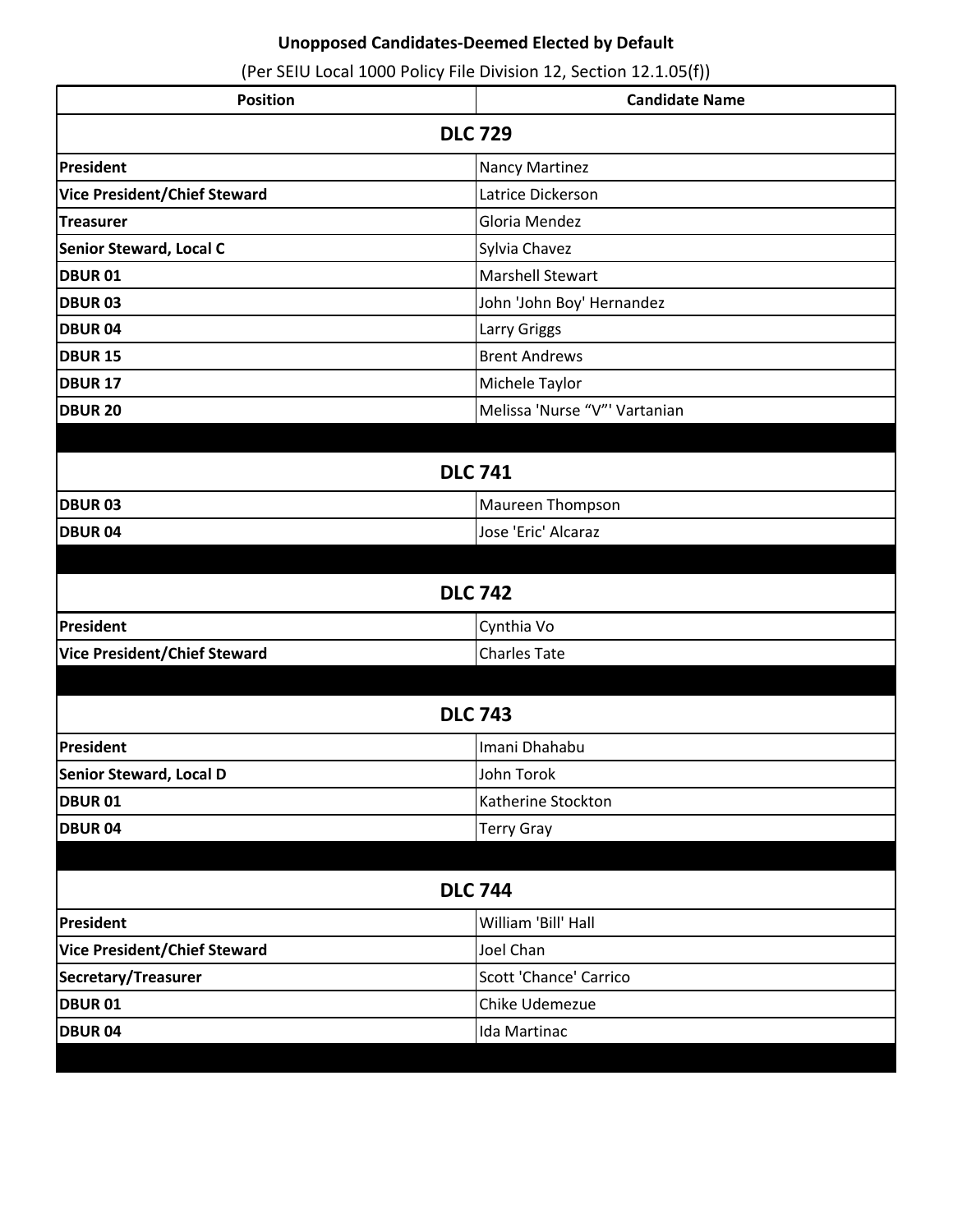| <b>Position</b>                     | <b>Candidate Name</b>           |
|-------------------------------------|---------------------------------|
|                                     | <b>DLC 746</b>                  |
| <b>Treasurer</b>                    | Joycelyn Odom                   |
| <b>DBUR 01</b>                      | Gerrilee Fisher                 |
| <b>DBUR04</b>                       | Kathleen 'Kat ' Pointkowski     |
| <b>DBUR 11</b>                      | Aruna 'Rukmal' Abeygoonesekera  |
| <b>DBUR 17</b>                      | Felicia 'Lisa' Barbato          |
|                                     |                                 |
| <b>DLC 747</b>                      |                                 |
| President                           | Ramon Navarrete                 |
| <b>Vice President/Chief Steward</b> | Larry Collins                   |
| <b>DBUR 15</b>                      | Deborah Donnelly                |
| DBUR <sub>17</sub>                  | Silochana 'Mary' Naidoo         |
| <b>DBUR 20</b>                      | <b>Heather Markovich</b>        |
|                                     |                                 |
|                                     | <b>DLC 749</b>                  |
| President                           | Jerome Washington               |
| Secretary/Treasurer                 | <b>Charles 'Oliver' Sanders</b> |
| <b>DBUR 01</b>                      | Raymond 'Ray' Altman            |
| <b>DBUR04</b>                       | <b>Diane Clifton</b>            |
| <b>DBUR 11</b>                      | Albert Manfredini               |
| <b>DBUR 20</b>                      | Laura 'Hernandez ' Slavec       |
|                                     |                                 |
|                                     | <b>DLC 751</b>                  |
| President                           | Christina Evitt                 |
| <b>DBUR 01</b>                      | Michael Lopez                   |
|                                     |                                 |
| <b>DLC 752</b>                      |                                 |
| <b>Vice President/Chief Steward</b> | Victoria Martire                |
| <b>Secretary</b>                    | Amir Zia                        |
| <b>Treasurer</b>                    | Ieva Bowden                     |
| <b>Senior Steward, Local B</b>      | Rita Lewis                      |
| <b>DBUR 01</b>                      | John Moore                      |
| <b>DBUR 17</b>                      | Elsa Monroe                     |
| <b>DBUR 20</b>                      | Karen Franklin                  |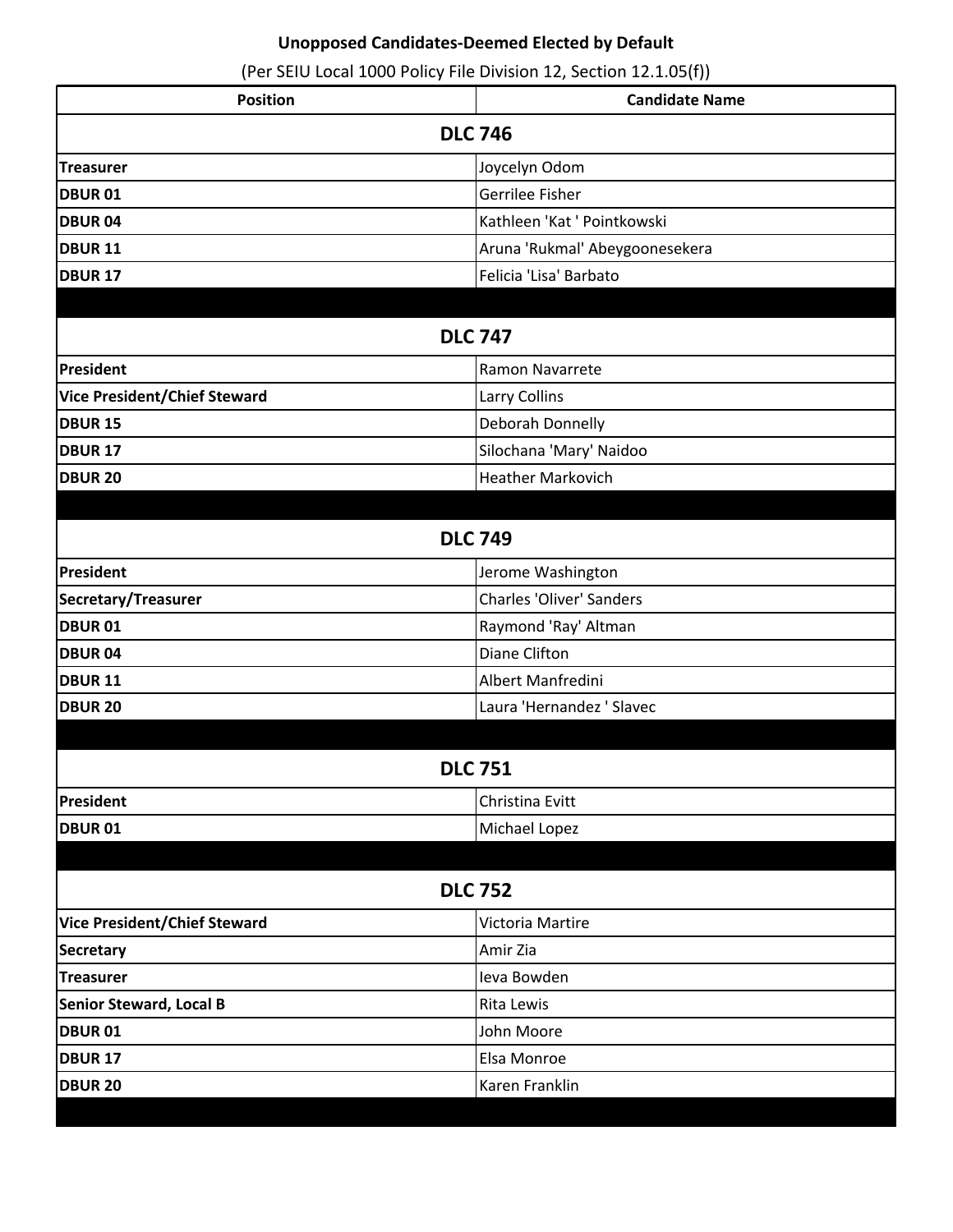| <b>Position</b>                     | <b>Candidate Name</b>      |
|-------------------------------------|----------------------------|
| <b>DLC 761</b>                      |                            |
| <b>Vice President/Chief Steward</b> | Jacqueline Wilburn         |
| <b>Secretary</b>                    | Kathryn Zweigenbaum        |
| <b>Treasurer</b>                    | Marquice 'Q' Drayton       |
| Senior Steward, Local A             | Guadalupe 'Lupe' Mercado   |
| Senior Steward, Local D             | Mae Fopiano                |
|                                     | <b>DLC 762</b>             |
| President                           | Harold Fong Jr             |
| <b>Vice President/Chief Steward</b> | Daunette Sparkman          |
| <b>DBUR 01</b>                      | <b>Barbara Alves</b>       |
|                                     |                            |
|                                     | <b>DLC 764</b>             |
| <b>Vice President/Chief Steward</b> | Cecelia Wilson             |
| <b>Treasurer</b>                    | Alexandra 'Sasha' Tkacheff |
| <b>DBUR 01</b>                      | <b>Troy Phillips</b>       |
| <b>DBUR 21</b>                      | <b>Bobby Roy</b>           |
|                                     | <b>DLC 765</b>             |
| President                           | <b>Leonard Seitz</b>       |
|                                     |                            |
|                                     | <b>DLC 766</b>             |
| President                           | Shrhonda Ward              |
| <b>DBUR 01</b>                      | Griffin Tufuga             |
| <b>DBUR 04</b>                      | Karen Jefferies            |
|                                     |                            |
|                                     | <b>DLC 767</b>             |
| President                           | <b>Richard Wake</b>        |
| <b>DLC 768</b>                      |                            |
| Senior Steward, Local D             | Kathleen Jensen            |
|                                     |                            |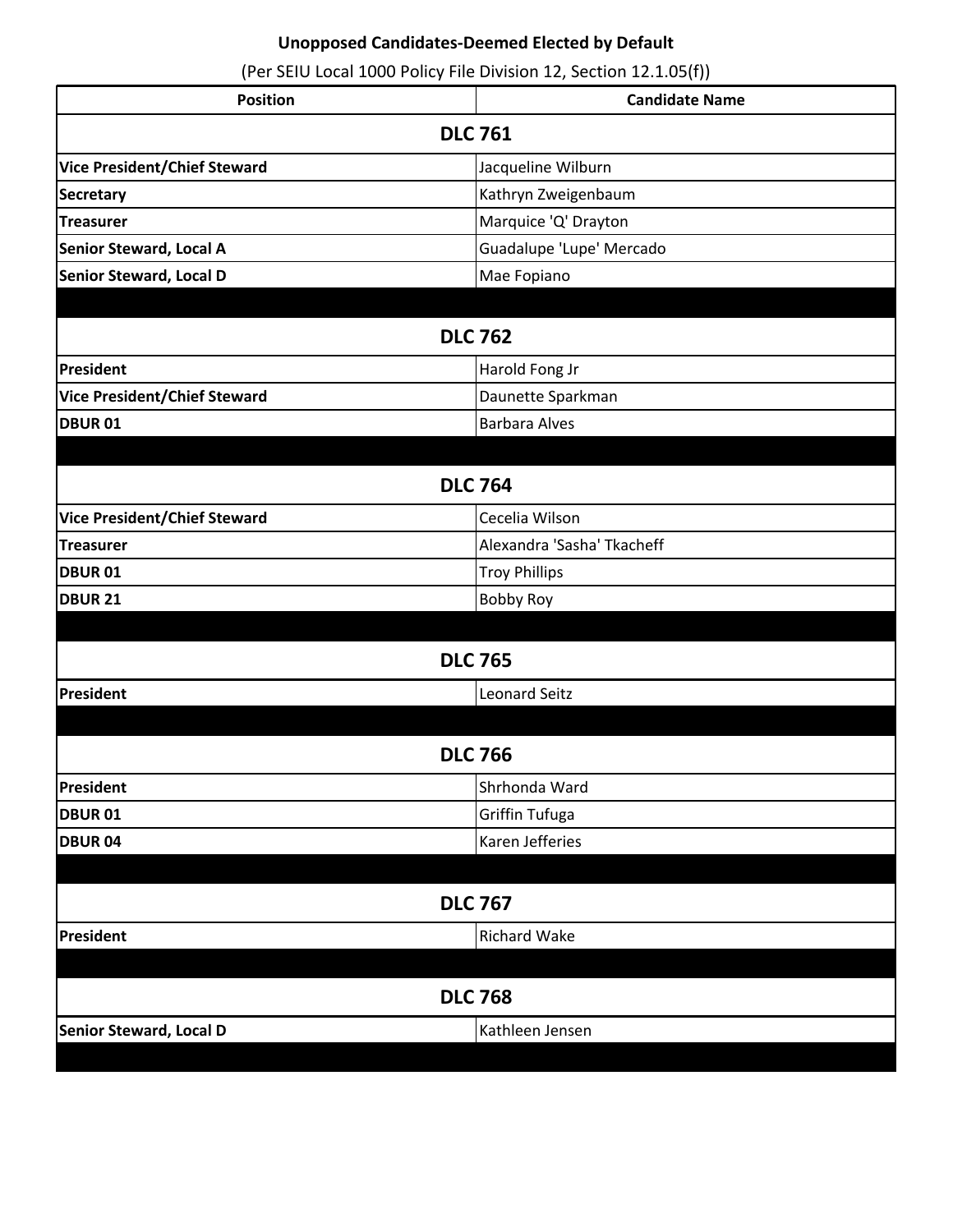| <b>Position</b>                     | <b>Candidate Name</b>    |
|-------------------------------------|--------------------------|
| <b>DLC 769</b>                      |                          |
| Secretary/Treasurer                 | Dashay Causey            |
| <b>DBUR 01</b>                      | Shelia Byars             |
| <b>DBUR 03</b>                      | Sharifa Siti             |
| <b>DBUR04</b>                       | Esmeralda 'LaLa' Garcia  |
|                                     |                          |
| <b>DLC 770</b>                      |                          |
| <b>Senior Steward, Local F</b>      | Stephanie McCollum       |
| <b>DBUR 01</b>                      | Karen Devoll             |
| <b>DBUR 03</b>                      | Michael Losquadro        |
| <b>DBUR 11</b>                      | Gilsen Franco            |
| <b>DBUR 15</b>                      | Agapito 'Pete' Garza Jr  |
|                                     |                          |
|                                     | <b>DLC 771</b>           |
| <b>Vice President/Chief Steward</b> | James Early              |
| Secretary/Treasurer                 | Amber Vigler             |
| <b>Senior Steward, Local A</b>      | Megan Douglas            |
| Senior Steward, Local B             | Shomi Stevenson          |
| <b>Senior Steward, Local D</b>      | Susanna 'Susie' Redfearn |
| <b>Senior Steward, Local E</b>      | <b>Justin Martinez</b>   |
| <b>DBUR 04</b>                      | Danielle Hayden          |
| <b>DBUR 17</b>                      | Yadira Ponce De Leon     |
| <b>DBUR 20</b>                      | Nicholas 'Nick' Mannion  |
|                                     |                          |
|                                     | <b>DLC 772</b>           |
| President                           | Mary De La Cruz          |
| <b>Vice President/Chief Steward</b> | Elisabeth 'Lis' Holcomb  |
| <b>Senior Steward, Local C</b>      | Sharon Goudeau           |
| <b>DBUR 01</b>                      | Patrick Swift            |
| <b>DBUR 14</b>                      | Jeffrey Fowler           |
| <b>DBUR 20</b>                      | Monica Blancarte         |
|                                     |                          |
| <b>DLC 781</b>                      |                          |
| <b>DBUR 01</b>                      | <b>Stuart Bennett</b>    |
| <b>DBUR04</b>                       | Nickia Brisco            |
|                                     |                          |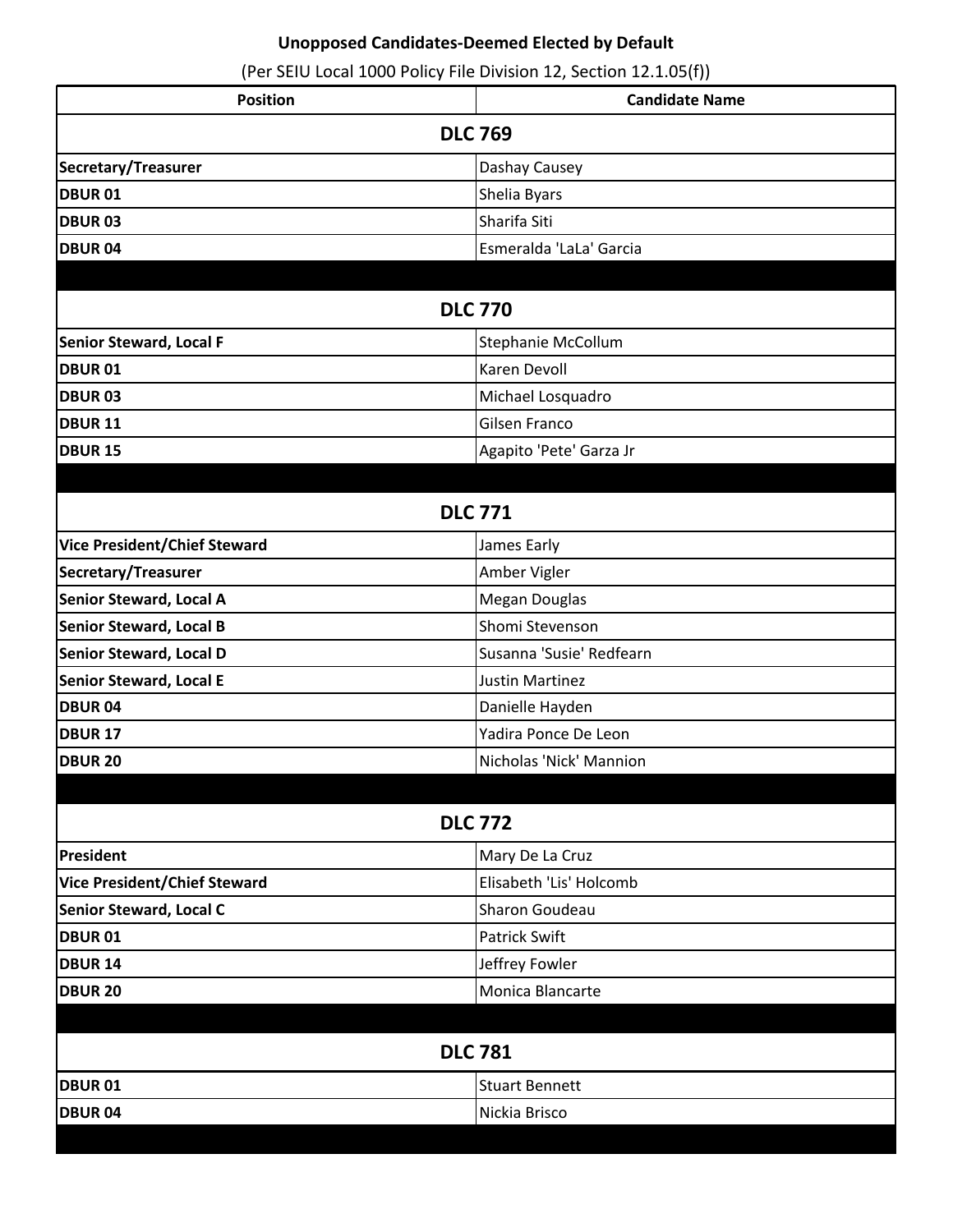| <b>Position</b>                     | <b>Candidate Name</b>   |
|-------------------------------------|-------------------------|
|                                     | <b>DLC 782</b>          |
| President                           | David Johnson           |
| <b>DBUR04</b>                       | <b>Ethelyn Crabtree</b> |
| <b>DBUR 14</b>                      | <b>Howard Hall</b>      |
|                                     |                         |
| <b>DLC 784</b>                      |                         |
| President                           | Cullen Kral             |
| <b>Treasurer</b>                    | Michael 'Mike ' Allen   |
| <b>DBUR04</b>                       | Mary Hustler            |
| <b>DBUR 14</b>                      | Edward Page             |
| DBUR <sub>14</sub>                  | Robert Vega             |
|                                     |                         |
| <b>DLC 785</b>                      |                         |
| President                           | Wanda Yanez             |
| <b>Vice President/Chief Steward</b> | Jordan Beasley          |
| <b>Secretary</b>                    | James Williams Jr       |
| <b>Treasurer</b>                    | Anthony Harrison        |
| <b>DBUR 01</b>                      | Mark Verdugo            |
|                                     |                         |
|                                     | <b>DLC 786</b>          |
| President                           | Anna Taylor             |
| <b>Vice President/Chief Steward</b> | Theresa Taylor          |
| Treasurer                           | Eve Dickson             |
| <b>DBUR01</b>                       | Pamela Nooner           |
| <b>DBUR 15</b>                      | <b>Albert Hardrick</b>  |
|                                     |                         |
| <b>DLC 787</b>                      |                         |
| <b>President</b>                    | Ruth Ibarra             |
| <b>Treasurer</b>                    | Sam Lieu                |
|                                     |                         |
| <b>DLC 788</b>                      |                         |
| President                           | <b>Heather Kessler</b>  |
| <b>Vice President/Chief Steward</b> | <b>Ibyang Rivera</b>    |
| Secretary/Treasurer                 | <b>Kelly Maurie</b>     |
| Senior Steward, Local F             | Monday Lewis            |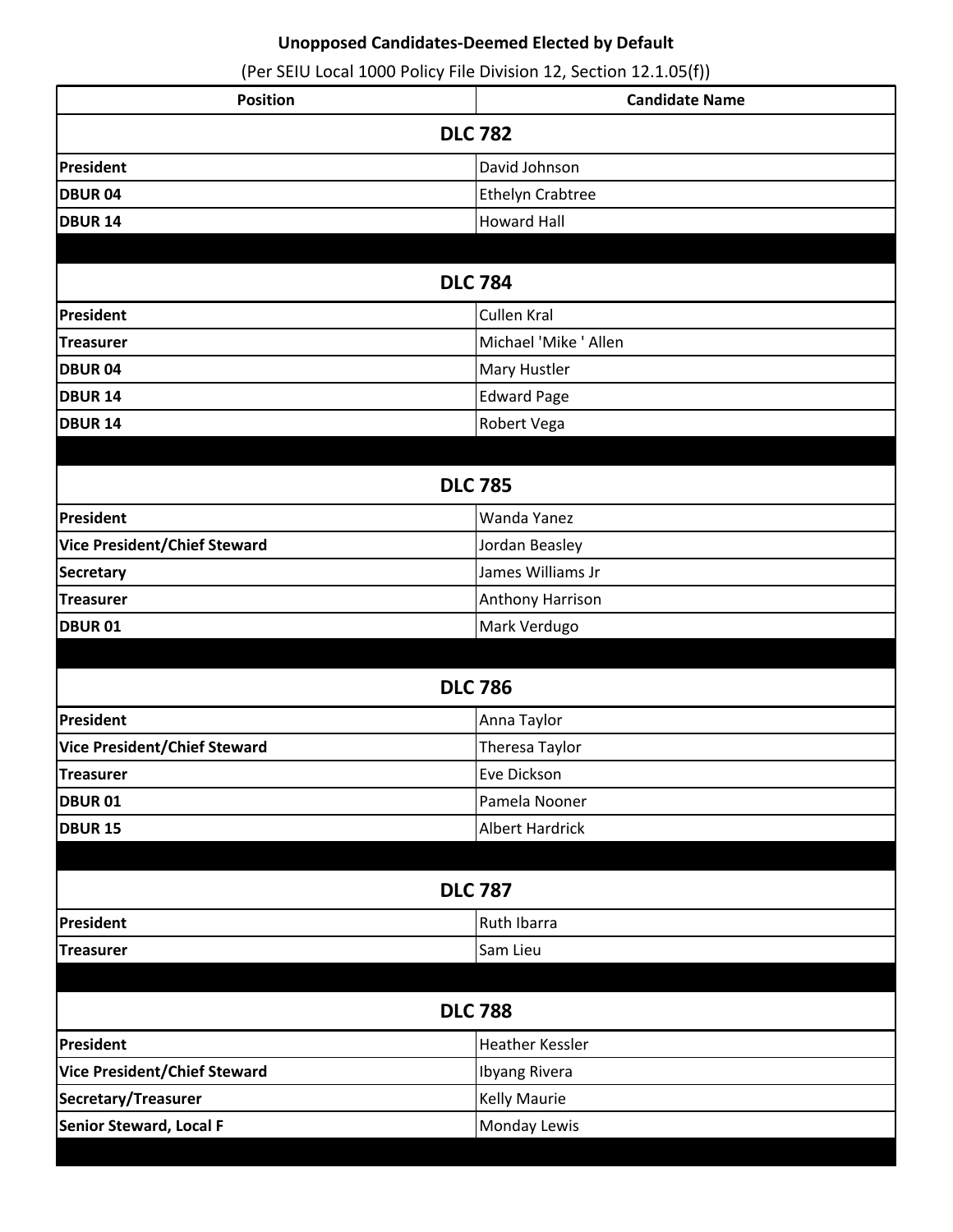| <b>Position</b>                     | <b>Candidate Name</b>   |  |  |
|-------------------------------------|-------------------------|--|--|
| <b>DLC 789</b>                      |                         |  |  |
| <b>Vice President/Chief Steward</b> | Nicholas 'Nick' Bloise  |  |  |
| <b>DBUR04</b>                       | Mark Levingston         |  |  |
|                                     |                         |  |  |
|                                     | <b>DLC 790</b>          |  |  |
| President                           | Cindy Doyel             |  |  |
| <b>Vice President/Chief Steward</b> | Valerie Brooks          |  |  |
| Secretary/Treasurer                 | <b>Tina Stokes</b>      |  |  |
|                                     |                         |  |  |
| <b>DLC 792</b>                      |                         |  |  |
| President                           | Jack Dean               |  |  |
| <b>Vice President/Chief Steward</b> | Frankie Luallen         |  |  |
| <b>DBUR 11</b>                      | Patrick Brodrick        |  |  |
| <b>DBUR 20</b>                      | Deborah 'Debbie' Gibson |  |  |
|                                     |                         |  |  |
|                                     | <b>DLC 794</b>          |  |  |
| President                           | Francina Stevenson      |  |  |
| <b>Vice President/Chief Steward</b> | Twila Willis-Hunter     |  |  |
|                                     |                         |  |  |
|                                     | <b>DLC 795</b>          |  |  |
| President                           | <b>Ruth Kiker</b>       |  |  |
| <b>Treasurer</b>                    | <b>Tiffany Wiseman</b>  |  |  |
| <b>DBUR 01</b>                      | Noreen Nelson           |  |  |
| DBUR <sub>11</sub>                  | Richard 'Rich' Cain     |  |  |
| <b>DBUR 15</b>                      | Lisa Bocast             |  |  |
| <b>DBUR 17</b>                      | Sheila Coonan           |  |  |
|                                     |                         |  |  |
| <b>DLC 799</b>                      |                         |  |  |
| President                           | Delonne Johnson         |  |  |
| <b>Vice President/Chief Steward</b> | Inna Litke              |  |  |
| <b>Secretary</b>                    | Tennille Hardy          |  |  |
| <b>Treasurer</b>                    | Rhonda Patterson        |  |  |
| <b>DBUR 01</b>                      | James Zoes              |  |  |